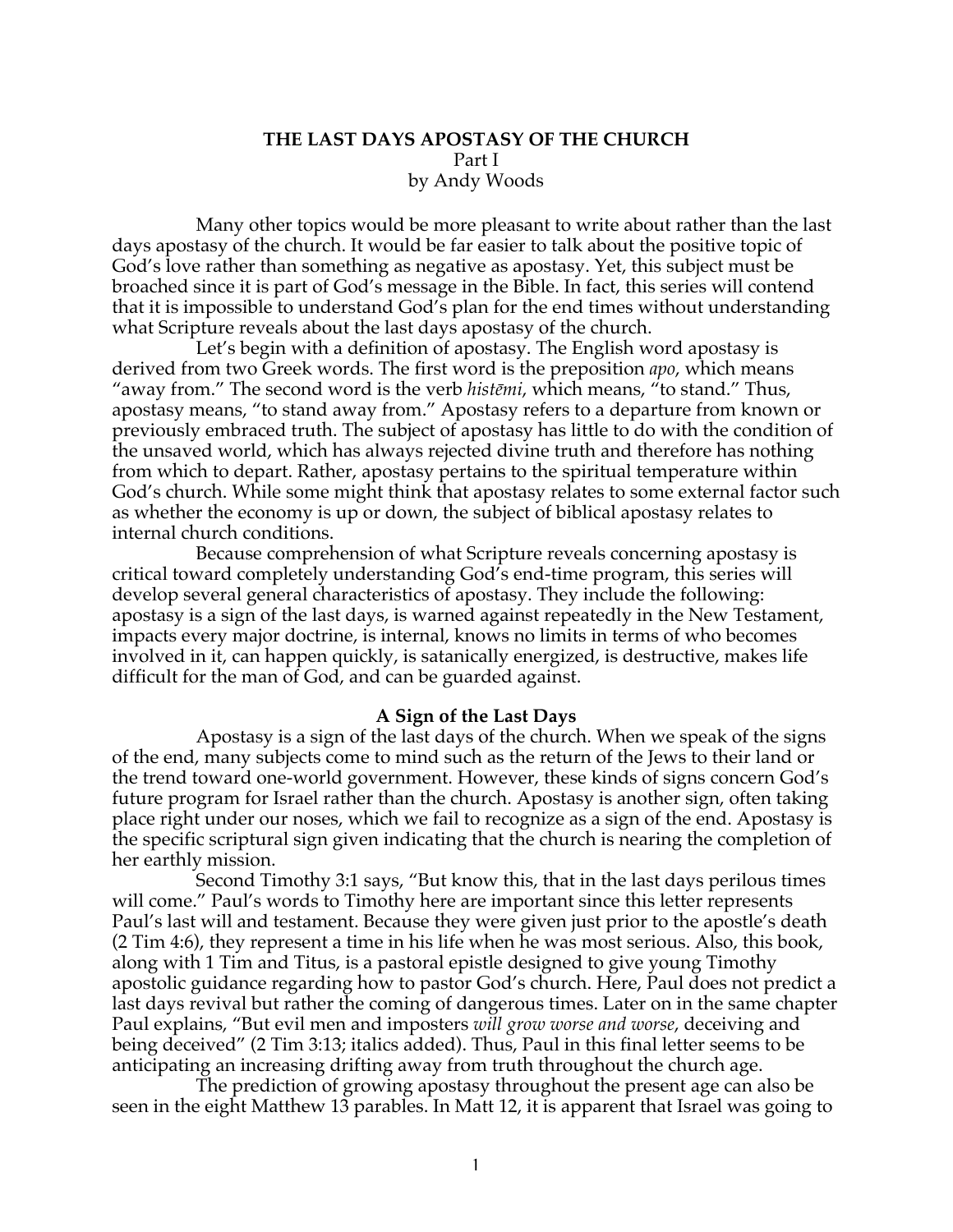reject her king and His offer of the kingdom. Israel's religious leaders had even attributed Christ's miracles to Satan (Matt 12:24). Thus, in Matt 13, Christ through the use of eight parables outlines the course of a new intervening age to elapse in between Israel's rejection of the king and when she will accept Him in the future. This new age represents truth unrevealed in prior revelation (Matt 13:16-17). While encompassing the church age (which exists in between the Day of Pentecost as recorded in Acts 2 and the rapture), this new era extends beyond it as well. It begins with Israel's formal rejection of Christ's kingdom offer (prior to Acts 2) and ends when Israel accepts her king (after the rapture). When taken together, these eight parables describe the course of this new era.

The parable of the sower teaches that the gospel will be preached throughout the new age with various results depending upon how the hearer's heart has been prepared (13:1-9, 18-23). The parable of the wheat and the tares teaches that it will be difficult to distinguish between the saved and the unsaved throughout professing Christendom and a separation between them will not transpire until the age's conclusion (13:24-30, 36-43). The parable of the mustard seed teaches that Christendom will experience great numerical and geographic expansion from a humble beginning (13:31-32). The parable of the leaven working its way through the meal teaches that professing Christendom will experience increasing moral and doctrinal corruption as the age progresses (13:33).

This parable is the most important in terms of predicting increasing apostasy throughout the present age. Unfortunately, many interpreters miss this crucial point by interpreting the leaven as something good rather than evil. Walvoord explains:

What does the leaven represent? Postmillenarians and amillenarians…usually assume dogmatically that leaven cannot represent evil in the parable, although it is universally used to represent evil in both the Old and New Testaments…It is more evident than ever in the last third of the twentieth century that the gospel has not permeated the world and that evil tends to permeate the entire professing church, which is exactly what Matthew 13 teaches. In the Old Testament leaven is consistently used to represent evil…In the New Testament, leaven was used by Christ of the externalism of the Pharisees, of the unbelief of the Sadducees, and of the worldliness of the Herodians, and in general of evil doctrine (Mt 16:6-12; Mk 8:14-21). In Paul's letters, likewise, leaven represents evil, as in 1 Corinthians 5:6-8 and Galatians 5:7-10. In the parable, the meal represents that which is good…The professing church, however, is permeated by evil doctrine, externalism, unbelief, and worldliness, which tends to inflate the church and make it larger in appearance, even as the leaven inflates the dough but actually adds nothing of real worth. The history of the church has all too accurately fulfilled this anticipation, and the professing church in the world, large and powerful though it may be, is permeated by the leaven of evil which will be judged in the oven of divine judgment at the end of the age…To some extent, evil will extend even to…the body of true believers in the church as well as those that come to Christ after the rapture…even true believers fall far short of perfection and can embrace to some extent worldliness, externalism, and bad doctrine.<sup>i</sup>

Toussaint similarly notes: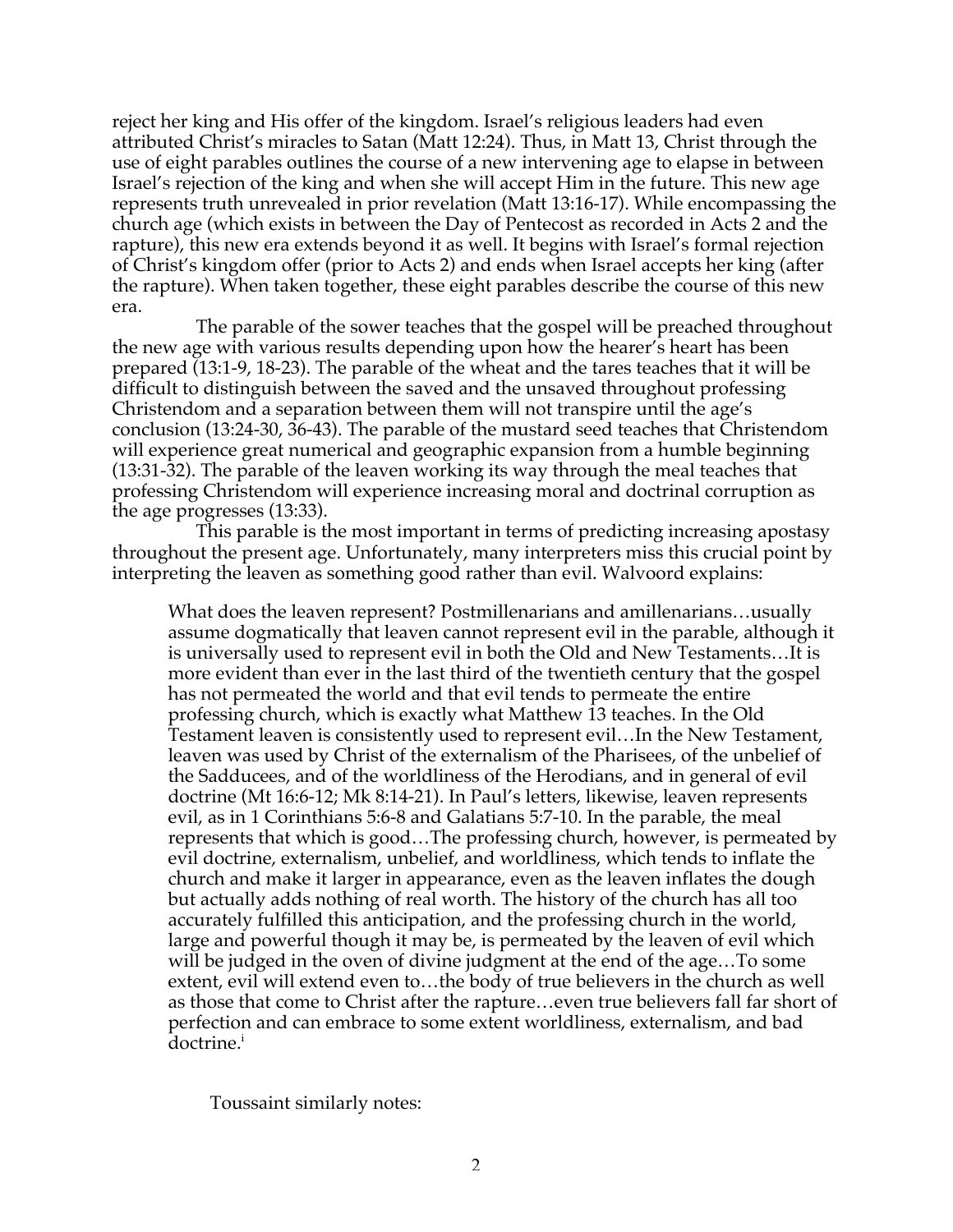The discussion revolves around the significance of the word "leaven" (*zymē*). Many contend that leaven is used here in a good sense and pictures the spread of the gospel throughout the earth. Others state that the word represents evil and is used to illustrate the growth of evil within the group which professes to inherit the kingdom. This latter interpretation has the stronger support. It is consistent with the doctrine of Scripture concerning the evil character of the end of the church age and the tribulation (1 Timothy 4; 2 Timothy 3; Jude; 2 Peter 3; Revelation 6–19). One of the greatest supports for the interpretation that leaven speaks of evil is the use of the word in Scripture. Invariably leaven pictures sin (Exodus 12; Leviticus 2:11; 6:17; 10:12; Matthew 16:12; Mark 8:15; Luke 12:1; 1 Corinthians 5:6-8; Galatians 5:9). Finally the verb used here, "to hide"…is very unusual if leaven represents good. It is a much more fitting word if leaven is to have a sinister effect. This is similar to the idea in the parable of the wheat and the darnel. The way the woman hides the leaven in the meal parallels very closely the manner in which the enemy sowed darnel by night. This parable reveals the fact that evil will run its course and dominate the new age. But it also indicates that when the program of evil has been fulfilled, the kingdom will come.<sup>ii</sup>

The parable of the hidden treasure teaches that national Israel (Exod 19:5) will remain in unbelief only to be converted at the age's conclusion (13:44). The pearl of great price teaches that the Lord will gain a treasure from among the Gentiles throughout the interadvent age (13:45-46). The parable of the dragnet teaches the same message as the wheat and tares or the co-existence of good and evil only to be separated at the age's conclusion (13:47-50). The parable of the householder depicting the man bringing both new and old treasures from his house teaches that these parables describing fresh and new truths about the course of the present age must be considered alongside what prior revelation teaches about the future kingdom in order to understand God's total program (13:51-52).

Thus, the present age represents a period when the gospel is preached resulting in the salvation of some. However, a counterfeit sowing will also take place. Despite God's work throughout the church age, Christendom will experience an increasing doctrinal and moral corruption. Therefore, the teaching concerning the increasing apostasy of the church can be found not only in Paul's final letter but also in the Matthew 13 parables.

This teaching on the apostasy of the church does not mean that God cannot sovereignly send refreshing waves of revival and reformation, as He has done at various times. However, these refreshing seasons are not the norm but rather occur only intermittently throughout church history. Also, a proper understanding of apostasy represents a worldview that is diametrically opposed to "kingdom now" theology, which is the idea that the church will gradually Christianize the world thereby ushering in long-term cultural progress. The only way "kingdom-now" theology can be defended from Scripture is to ignore what the New Testament predicts concerning the apostasy of the church.

## **(To Be Continued . . .)**